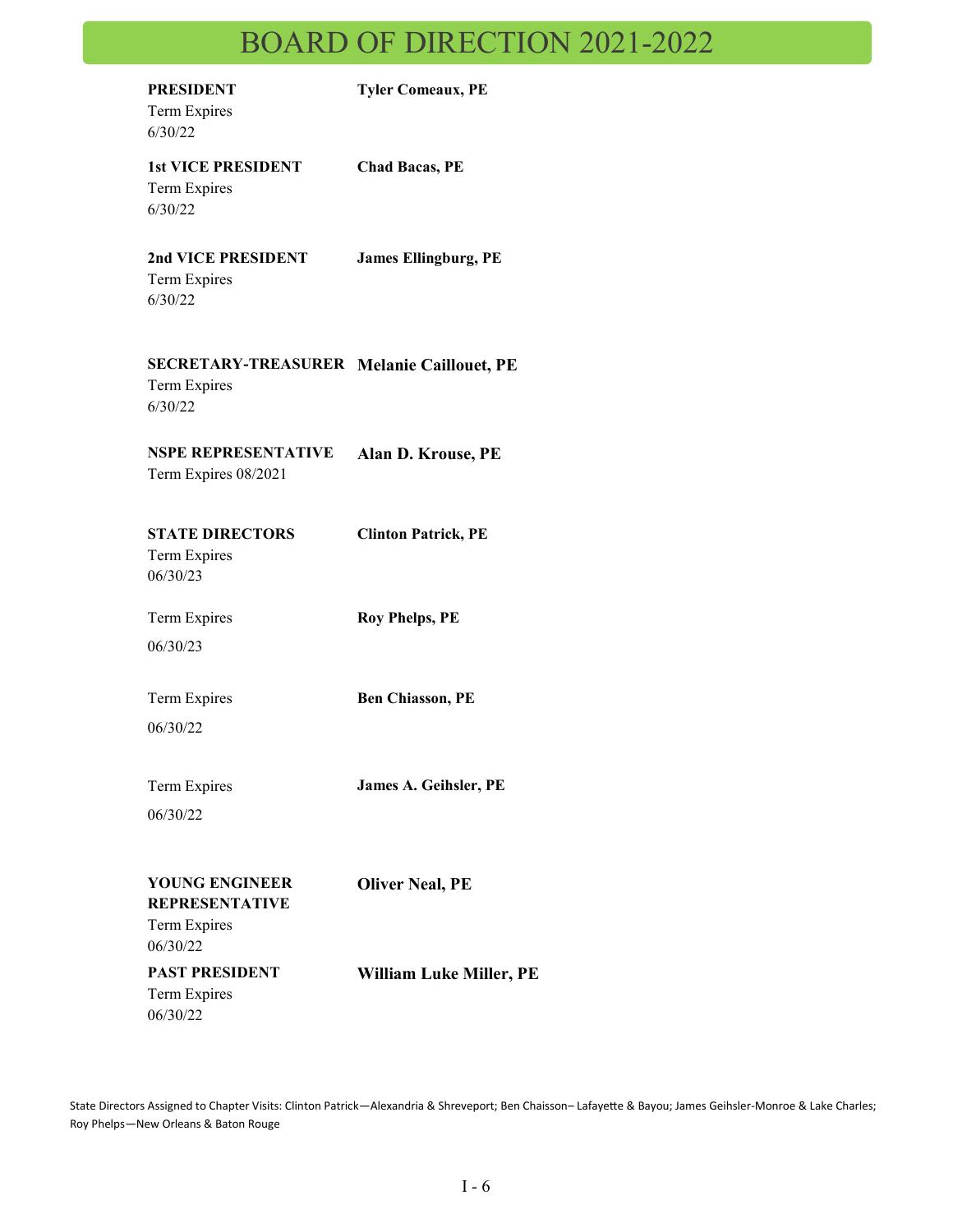#### **APPENDIX 30**

#### **LES NOMINATING COMMITTEE**

Section 1. The Nominating Committee shall consist of three representatives of the Board and the current Chapter Presidents.

> The President shall appoint no later than one hundred eighty (180) calendar days before the end of the Administrative Year, three Past Presidents of the Society as the Board's representatives to the Nominating Committee, one of which will act as chairman. Each representative of the Board shall have one vote; each Chapter President shall have one vote for every two hundred chapter members, or part thereof, with chapter membership to be determined as of the close of the previous Administrative Year. The nominees of the committee shall be approved by a majority of those votes cast. No proxies or absentee ballots will be permitted. A quorum of the committee shall be seventy-five percent of the total possible votes.

> Eligibility for nomination or election to a position as an elective officer of the Society shall be contingent upon appropriate Society membership. In addition to any eligibility requirements contained in the Constitution and Bylaws, the Nominating Committee shall consider additional qualities for the prospective candidates for state office. The Nominating Committee shall consider attendance at board meetings, participation in Board activities, character, and professionalism displayed in Board meeting and representing LES to the public. Being eligible to serve does not automatically qualify a candidate to be placed on the ballot for state wide elected office.

> The Nominating Committee shall consider the following experience requirements for each of the elected offices.

- **State Director:** Candidates for State Director shall have served on the State Board as a Chapter President or Practice Division Chair.
- **Secretary/Treasurer:** Candidates for Secretary/Treasurer shall have served on the State Board as a State Director and as a Chapter President or a State Practice Division Chair.
- **Second Vice-President:** Candidates for Second Vice-President shall have served on the State Board as State Secretary/Treasurer, as State Director and as a Chapter President or a State Practice Division Chair
- **First Vice-President (President Elect):** Candidates for First Vice-President (President Elect) shall have served on the State Board as the State Second Vice-President, as State Secretary/ Treasurer, as State Director and as a Chapter President or a State Practice Division Chair.

On a case-by-case basis, the Nominating Committee, at its discretion, may choose to waive their experience requirements.

The Nominating Committee shall nominate the Officers (except President) and National and State Directors of the Society for the ensuing year. The First Vice-President shall be considered President-Elect and shall automatically become President in the year following his term as First Vice-President. Should the First Vice-President (President-Elect) be unable to assume the presidency, the Nominating Committee shall nominate a candidate for President.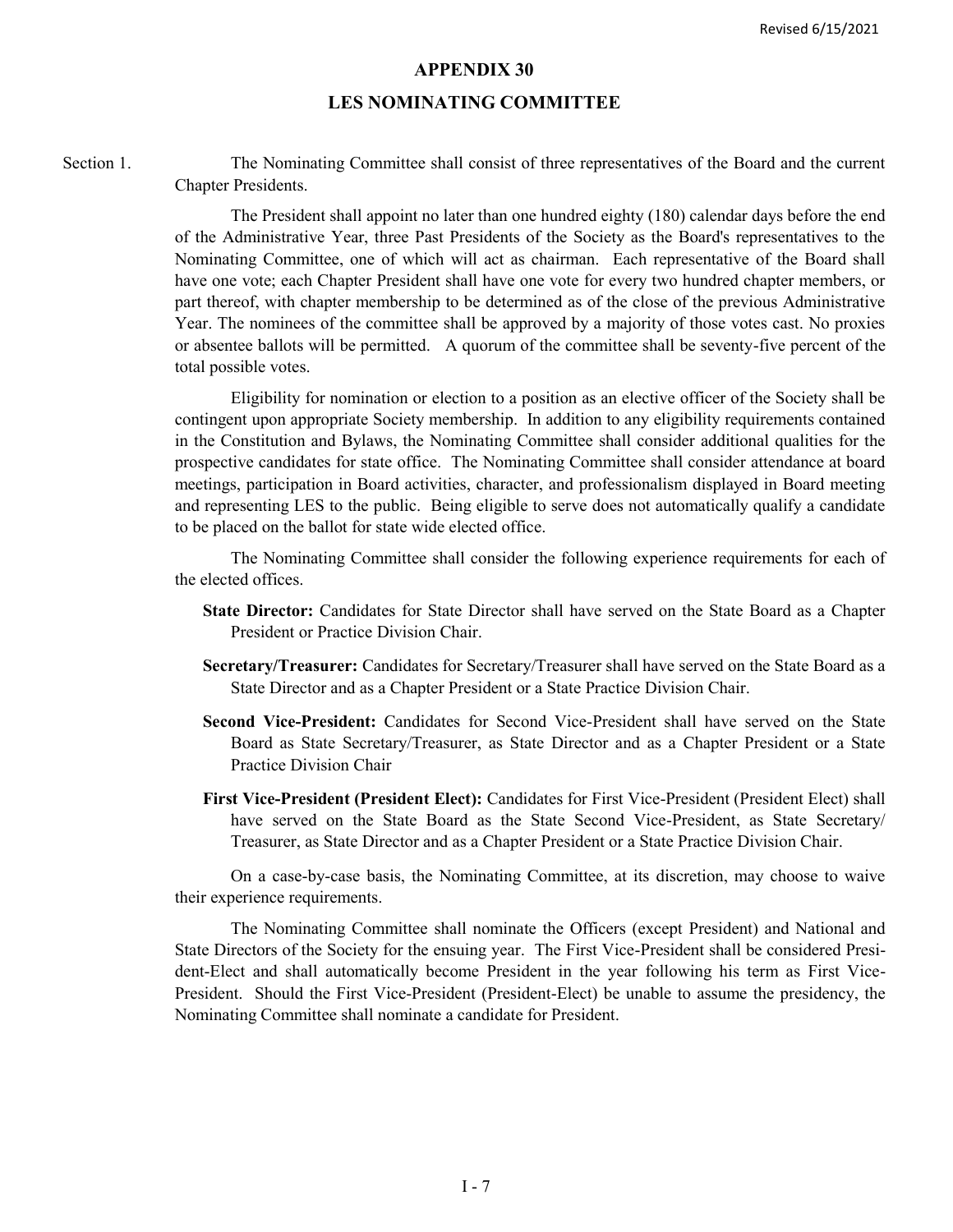The Chairman of the Nominating Committee shall report the names of the nominees to the Board not less than one hundred twenty (120) calendar days before the end of the Administrative Year. At any time prior to one hundred (100) calendar days before the end of the Administrative Year, additional nominations may be sent to the Secretary-Treasurer for any elective office for the ensuing year, consistent with requirements contained elsewhere in the Constitution and Bylaws. Each additional nomination must be accompanied by a petition signed by not less than five (5) percent of the voting members of the Society.

The name of any person nominated shall be withdrawn from nomination if found by the Board to be ineligible for the office for which nominated, or should a nominee decline such nomination, his name shall be withdrawn. The Board may fill any vacancies that may occur in the list of nominees up to the time the ballots are mailed.

The list of nominees shall be submitted to the membership by ballot at least seventy-five (75) calendar days before the end of the Administrative Year. Nominees added to the ballot by petition shall be denoted with "BY PETITION" on the ballot for the same office; if there are such additions, other nominees shall be denoted with "BY NOMINATING COMMITTEE" on the ballot.

Section 2. The Officers and Directors shall be elected from the membership of the Society by a plurality of the votes cast. The Officers shall serve a term of one Administrative Year and the National and State Directors two Administrative Years. The President shall be ineligible to succeed himself for that office.

> If only one National Director is permitted, he shall be elected from among the Past Officers and Board members, and shall be a member of NSPE. He shall be elected for a two-year term and may succeed himself without limit. If two or more National Directors are permitted, the current President of the Society shall serve as the second National Director. Each of the other National Directors shall be elected and shall serve in the same manner as specified above for the first National Director**.**

> An Officer or a Director will continue to serve in the office beyond the end of the elected term if necessary and until a successor is selected.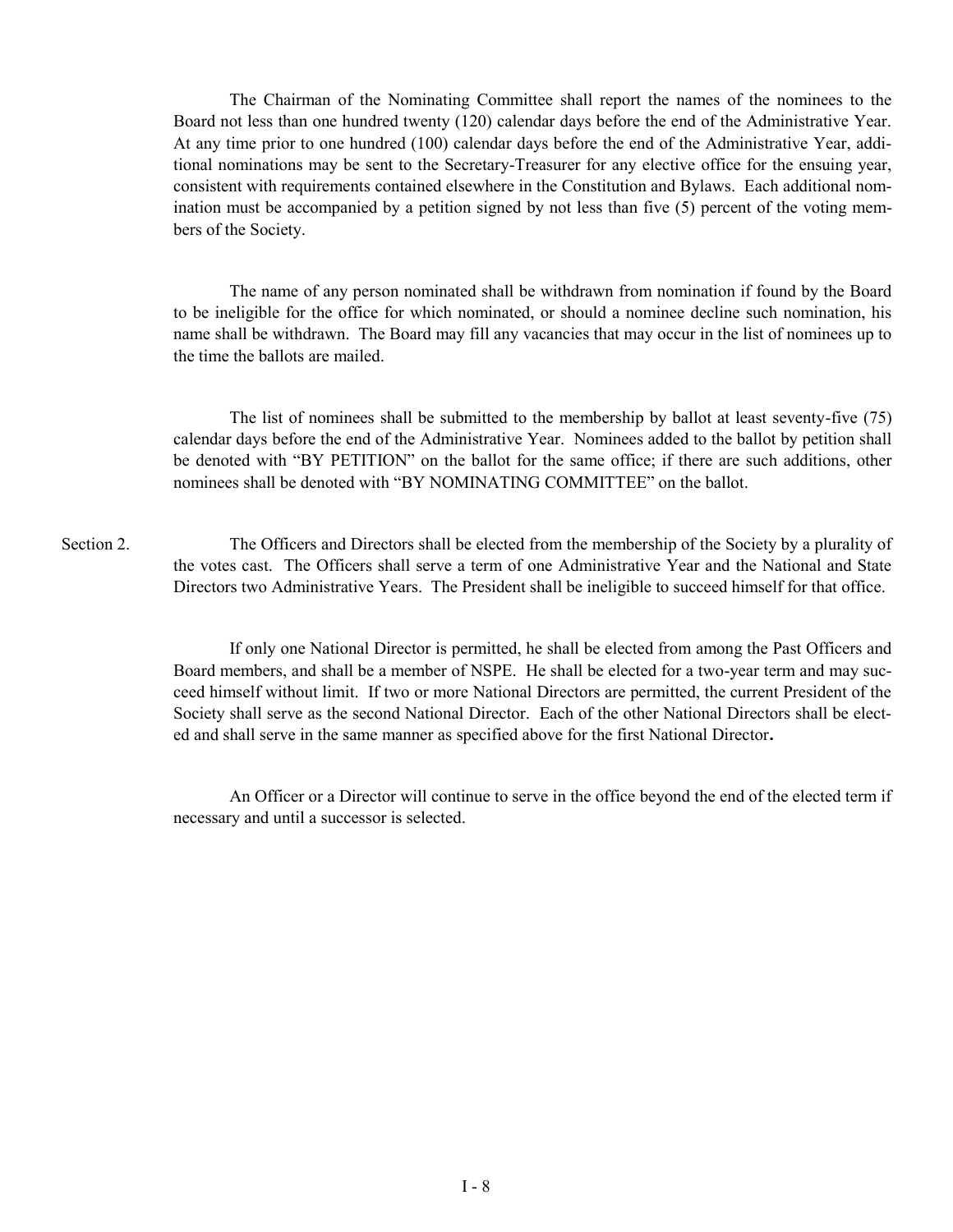#### **Assigned Responsibilities**

- 1. The State Office will report the following to the Chairman of the Nominating Committee, when appointed (normally January of each year):
	- a. Officer and Directorship Vacancies
	- b. Officer and Directors remaining on the Board
	- c. Voting strengths by Chapters are based on the membership at the close of the previous Administrative Year. Each Chapter has one vote for every 200 voting members or part thereof.
- 2. The Chairman of the Nominating Committee shall send a memorandum to the Committee containing the following:
	- a. Copies of nomination forms for Committee use, which includes spaces for: Office or Director ship, name of nominee, mailing address, telephone number, brief resume and qualifications, whether or not nominee has been contacted and agreed to serve, signature of Committee member, and date signed.
	- b. Set a date for the Nominating Committee to meet and select a slate of Officers and Directors.
- 3. A normal timetable for the Nominating Committee:
	- January Nominating Committee appointed
	- February Nominating Committee meeting
	- March The Nominating Committee reports the names of nominees to the Board of Direction by April 30th of the current Administrative Year.
- 4. The list of nominees shall be submitted to the voting membership by ballot not later than April  $1<sup>st</sup>$  of the current Administrative Year.
- 5. The Chairman should adhere to Appendix 1, Policy on Committee Continuity.
- 6. **It is the responsibility of the incoming Chairman to prepare the agenda and chair the meetings for both the Planning Conference and the Annual Meeting as well as any other official meetings of the Committee.**

**The outgoing Chairman should open the meeting at the Planning Conference and officially turn the gavel over to the new Chairman.**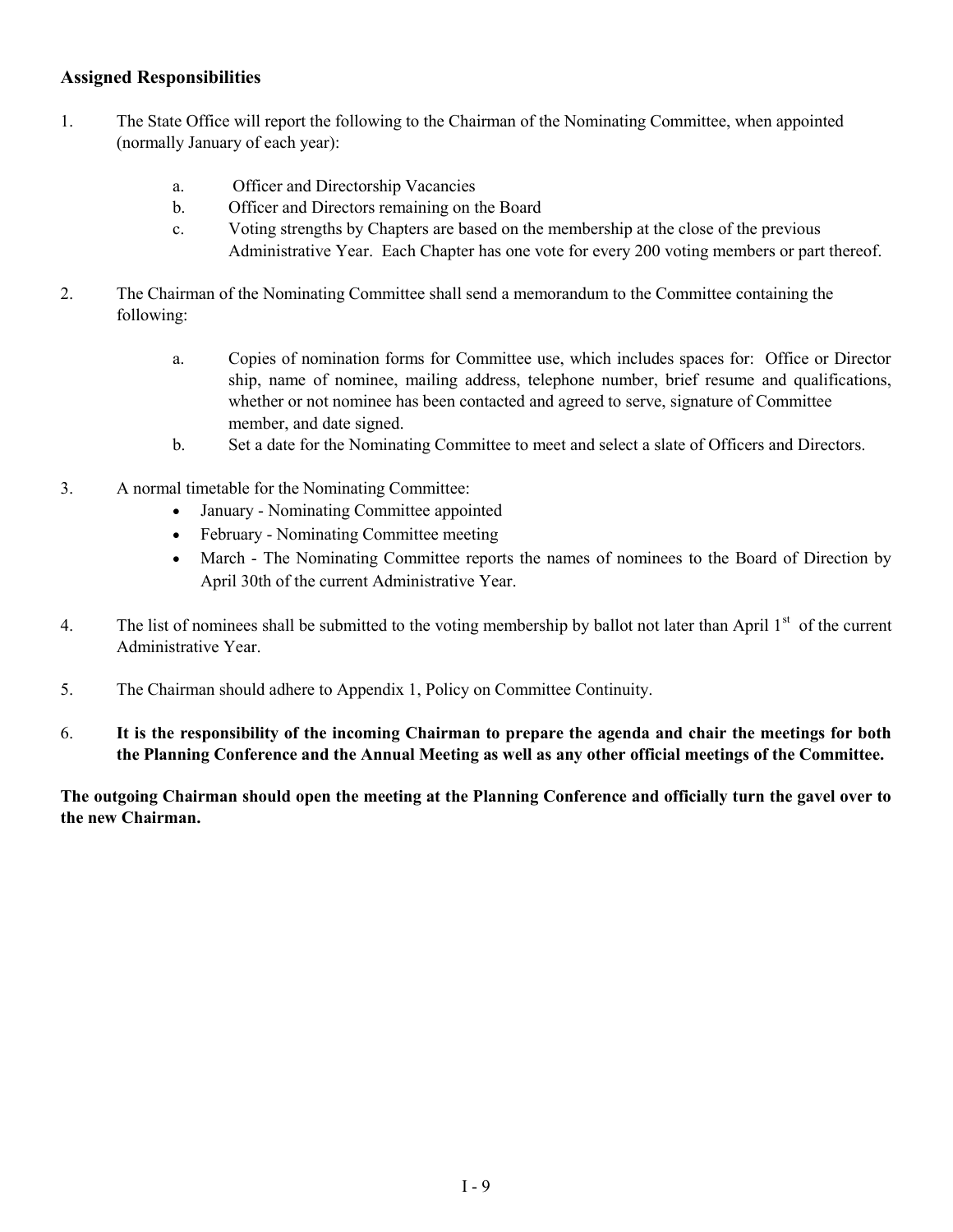#### **NOMINATION FORM**

|                                  | Return to Chairman by May 14, 2022                                                                                   |  |
|----------------------------------|----------------------------------------------------------------------------------------------------------------------|--|
| Office or Directorship:          | <u> Alexandria de la contrada de la contrada de la contrada de la contrada de la contrada de la contrada de la c</u> |  |
| Name of Nominee:                 |                                                                                                                      |  |
| Mailing Address:                 |                                                                                                                      |  |
|                                  |                                                                                                                      |  |
|                                  | Telephone Number: Area Code __________________Number____________________________                                     |  |
|                                  |                                                                                                                      |  |
| Brief Resume and Qualifications: |                                                                                                                      |  |
|                                  |                                                                                                                      |  |
|                                  | ,我们也不能在这里的人,我们也不能在这里的人,我们也不能在这里的人,我们也不能在这里的人,我们也不能在这里的人,我们也不能在这里的人,我们也不能在这里的人,我们也                                    |  |
|                                  |                                                                                                                      |  |
|                                  |                                                                                                                      |  |
|                                  |                                                                                                                      |  |
|                                  |                                                                                                                      |  |
|                                  |                                                                                                                      |  |
| Has nominee been contacted?      | $YES$ NO                                                                                                             |  |
| Has nominee agreed to serve?     | $YES$ NO                                                                                                             |  |
| Committee Member Signature:      |                                                                                                                      |  |
| Date:                            |                                                                                                                      |  |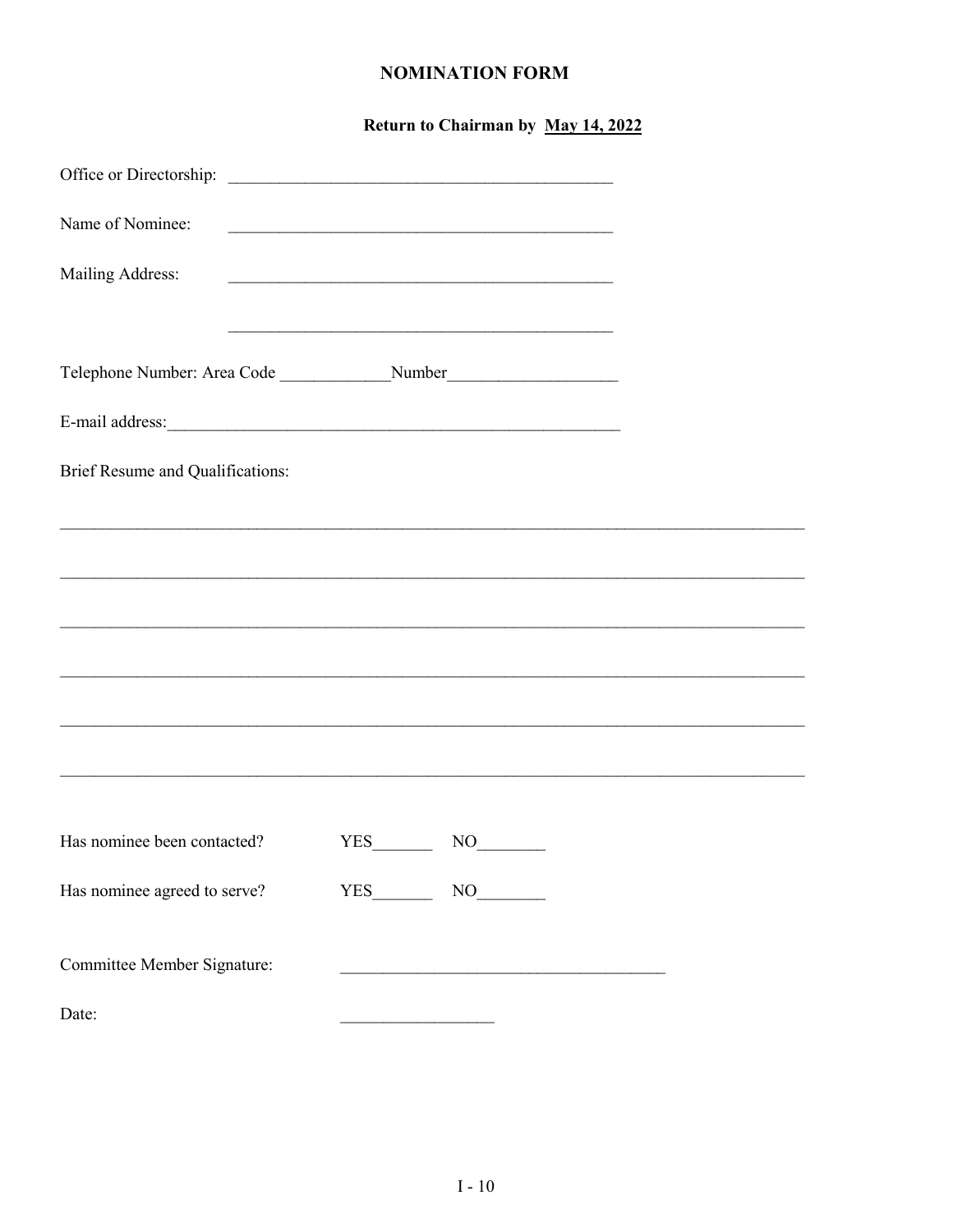## CHAPTER OFFICERS

### ALEXANDRIA

**PRESIDENT Ryan Barton, PE**

**1 st VICE PRESIDENT Marcelin Joseph, EI**

**2 nd VICE PRESIDENT Jeremy Hebron, EI, LSI**

**SECRETARY-TREASURER**

**James Moss, PE**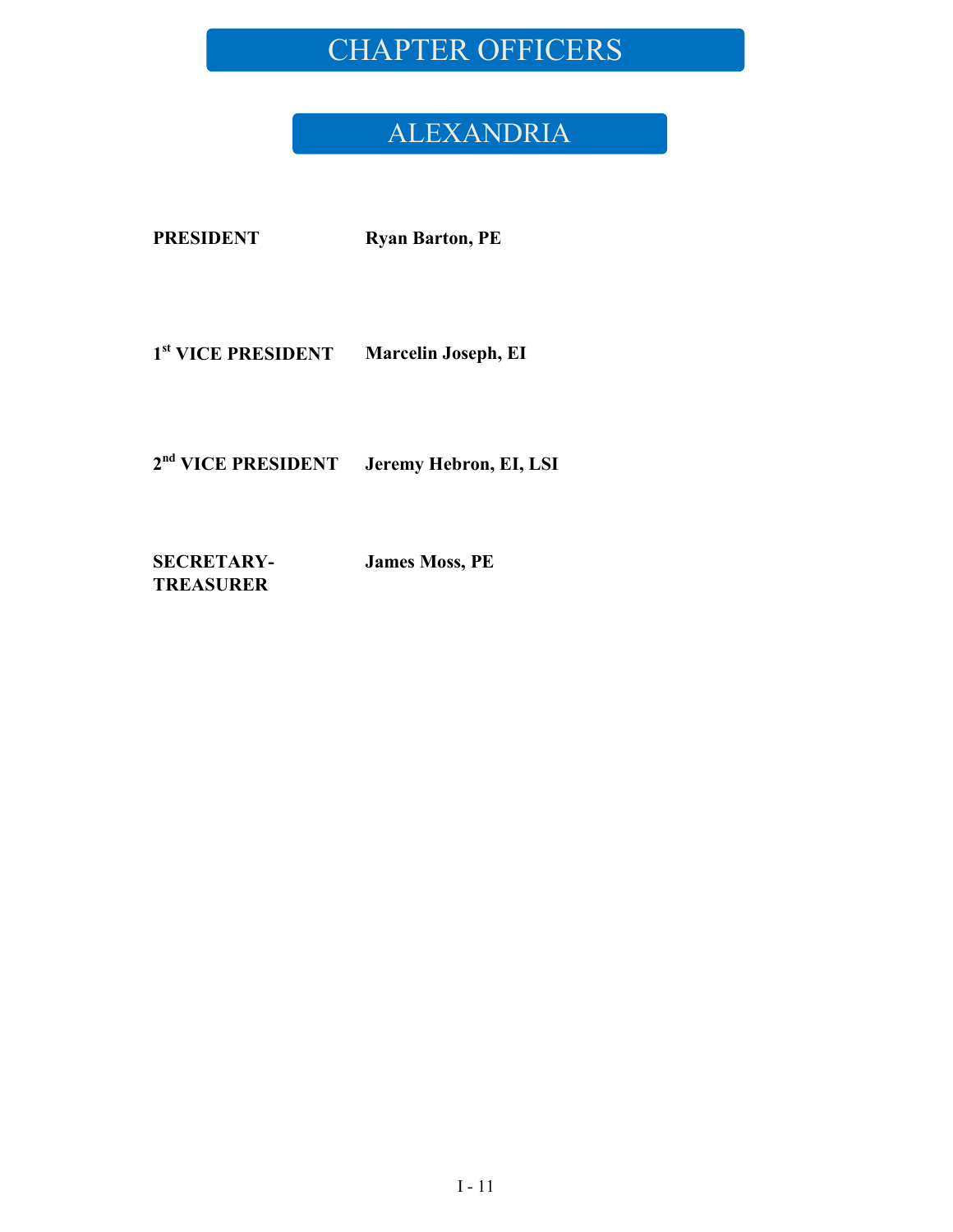#### **BATON ROUGE**

1<sup>st</sup> VICE PRESIDENT  $Kimberly McDonald, PE, PTOE$ 

 $2<sup>nd</sup>$  VICE PRESIDENT  $TJ$  Stokes, PE, PLS

**SECRETARY-TREASURER Heather Layrisson, PE**

**1ST DIRECTOR Bliss Bernard, PE**

**2ND DIRECTOR Kodi Guillory, PE**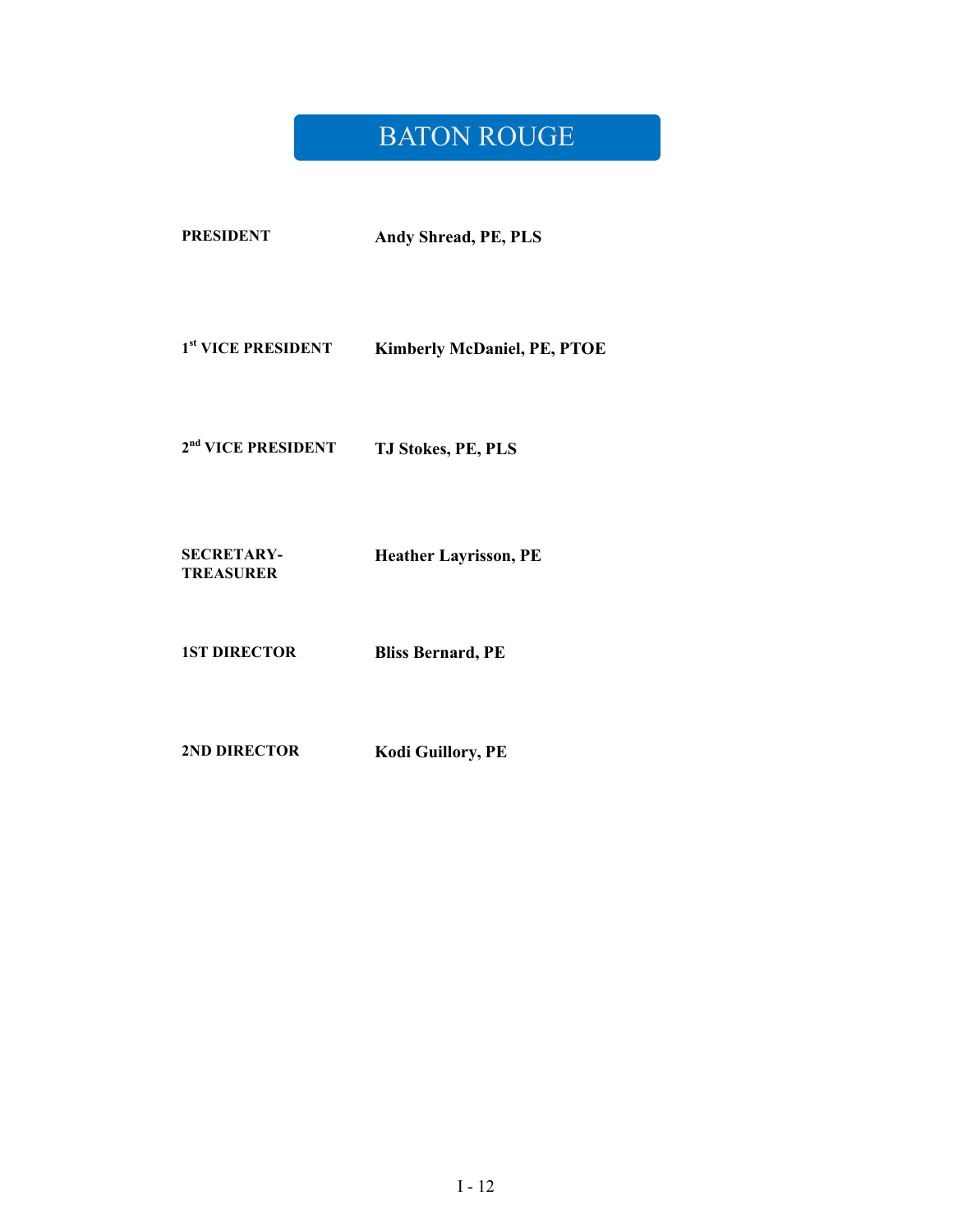## BAYOU

**PRESIDENT Laura L. Barnes, PE**

1<sup>st</sup> VICE PRESIDENT  $Jacob$  Prosperie, PE

**SECRETARY-TREASURER David Mabile, PE**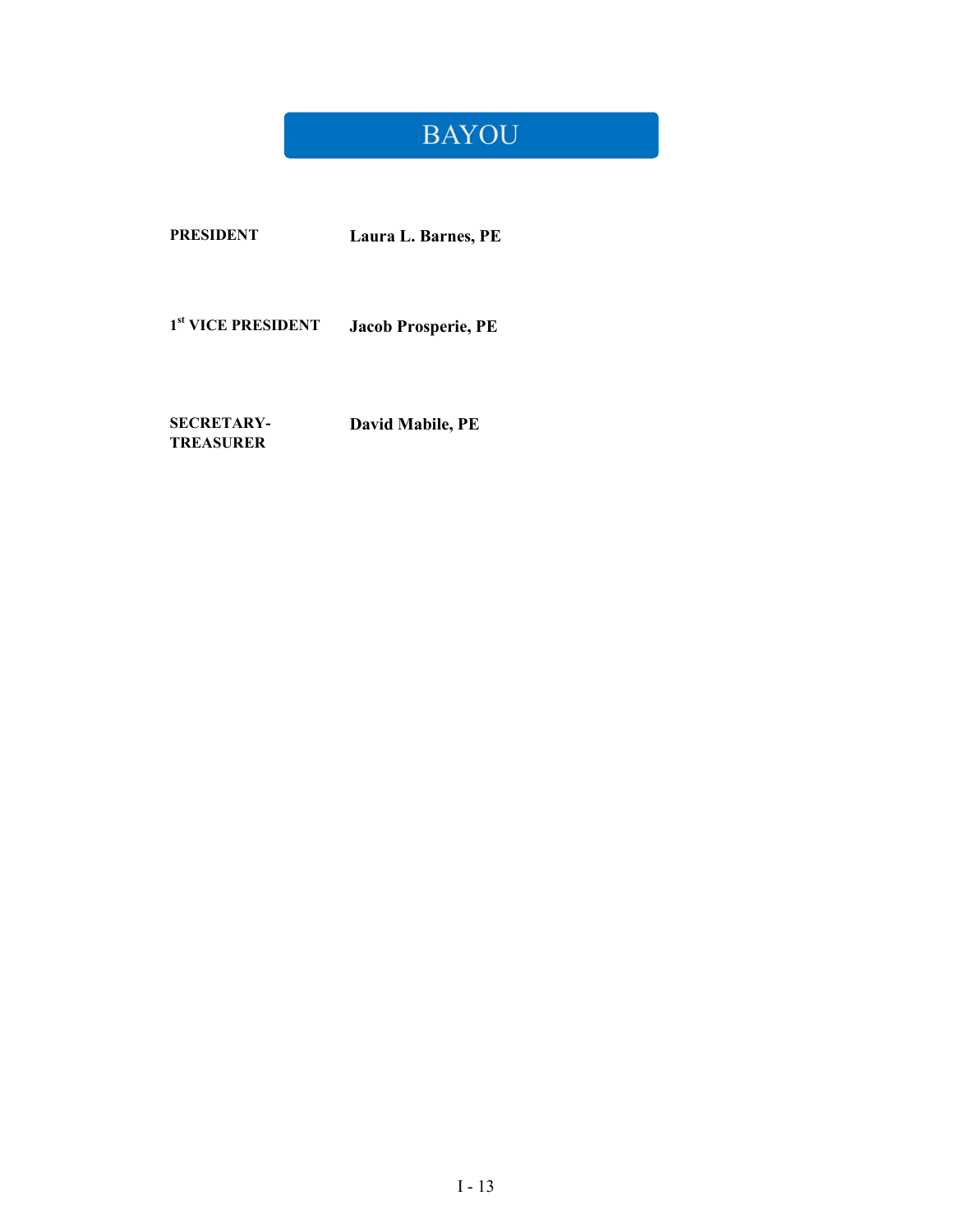### LAFAYETTE

**PRESIDENT Mark Aymond, PE**

**1 st VICE PRESI-DENT Glenn McCall, PE**

**SECRETARY Dr. Stephen Dufreche**

**TREASURER NO APPOINTMENT**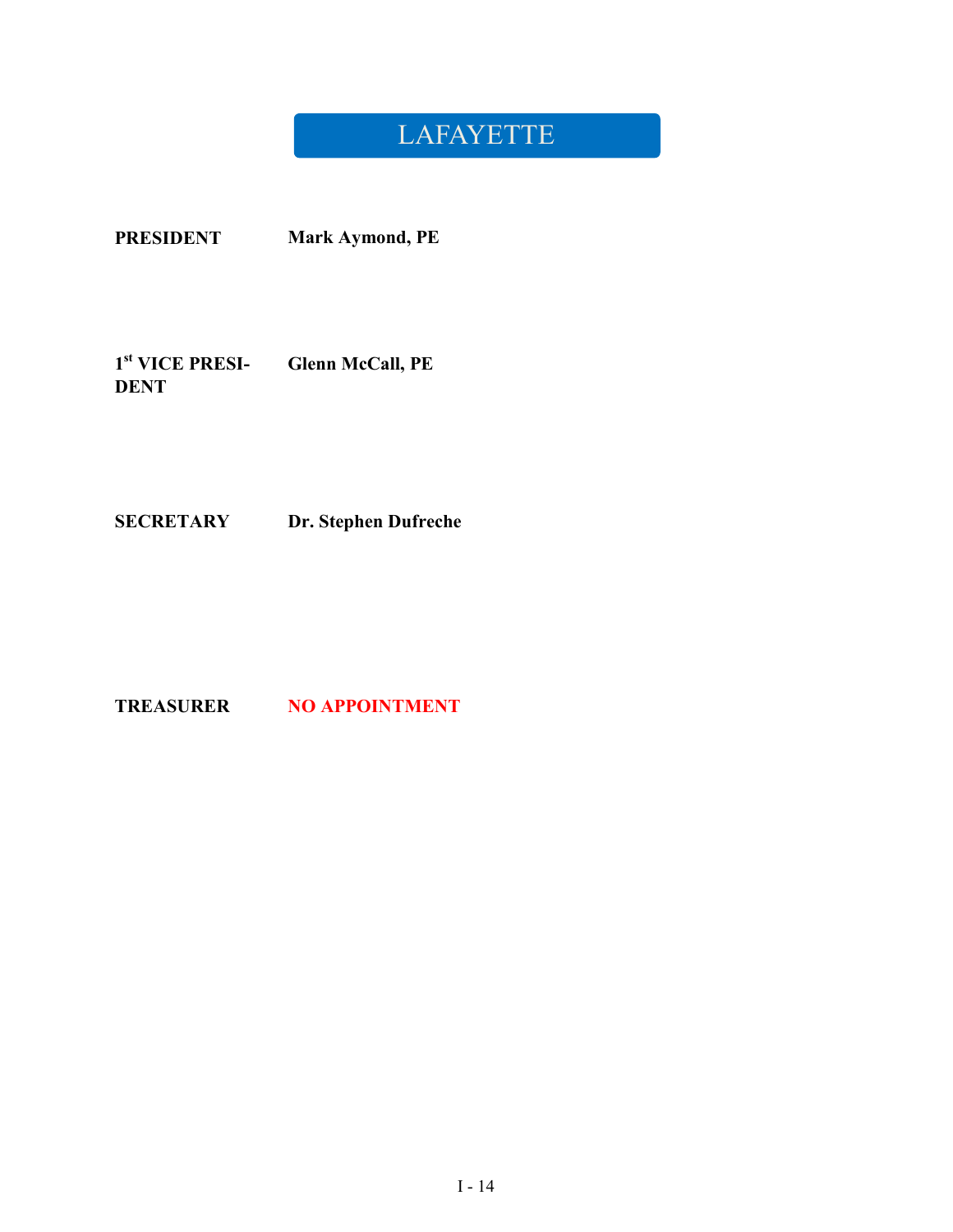### LAKE CHARLES

**PRESIDENT Kalyn Partin, PE** 

**Garry Johnson, PE** 1<sup>st</sup> VICE PRESIDENT

2<sup>nd</sup> VICE PRESIDENT Shalin Townsend, PE

**SECRETARY-James Geihsler, PE TREASURER**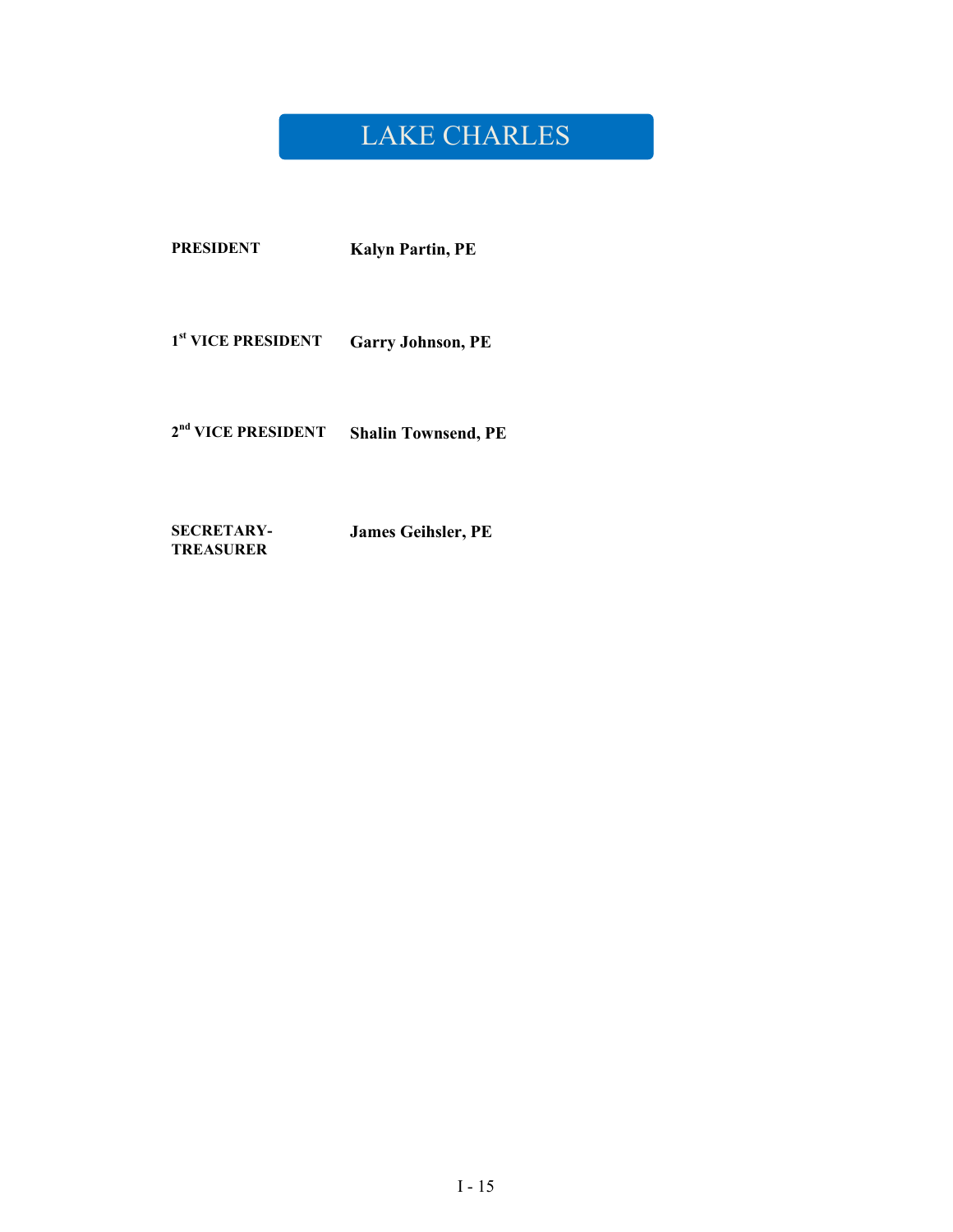#### **MONROE**

**PRESIDENT** Hagan Lawrence, PE

1st VICE PRESIDENT NO APPOINTMENT

#### 2<sup>nd</sup> VICE PRESIDENT NO APPOINTMENT

Dakota Hill, EI **SECRETARY-TREASURER**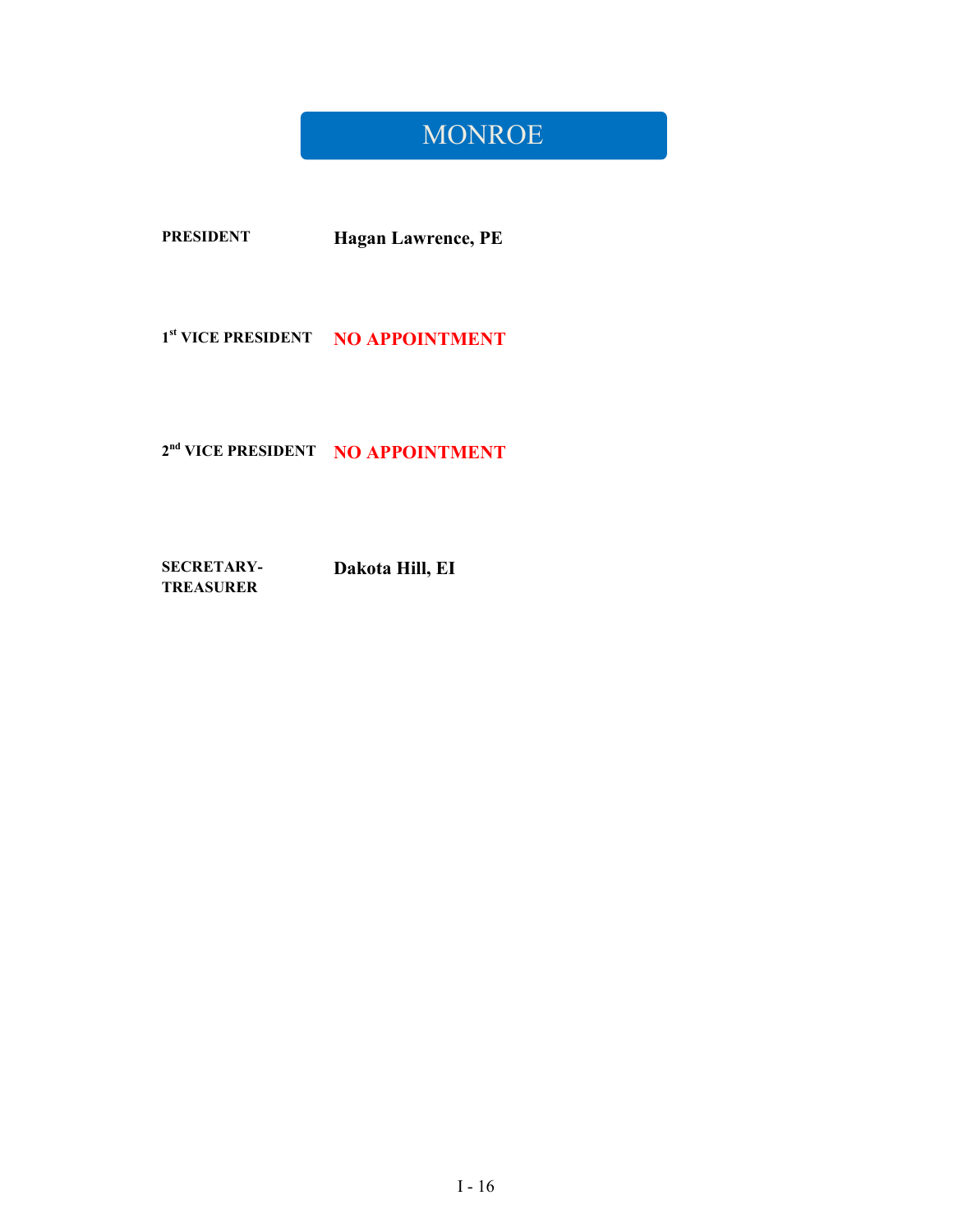## NEW ORLEANS

| <b>PRESIDENT</b>                      | <b>Rachel Kenney, PE</b>      |
|---------------------------------------|-------------------------------|
| 1 <sup>st</sup> VICE PRESIDENT        | <b>David Gereighty, PE</b>    |
| 2 <sup>nd</sup> VICE PRESIDENT        | John Jackson, EI              |
| <b>SECRETARY-</b><br><b>TREASURER</b> | <b>Roy Phelps, PE</b>         |
| Director 1                            | <b>Richard Van Wooten, PE</b> |

**Director 2 Adeleigh Smith, PE**